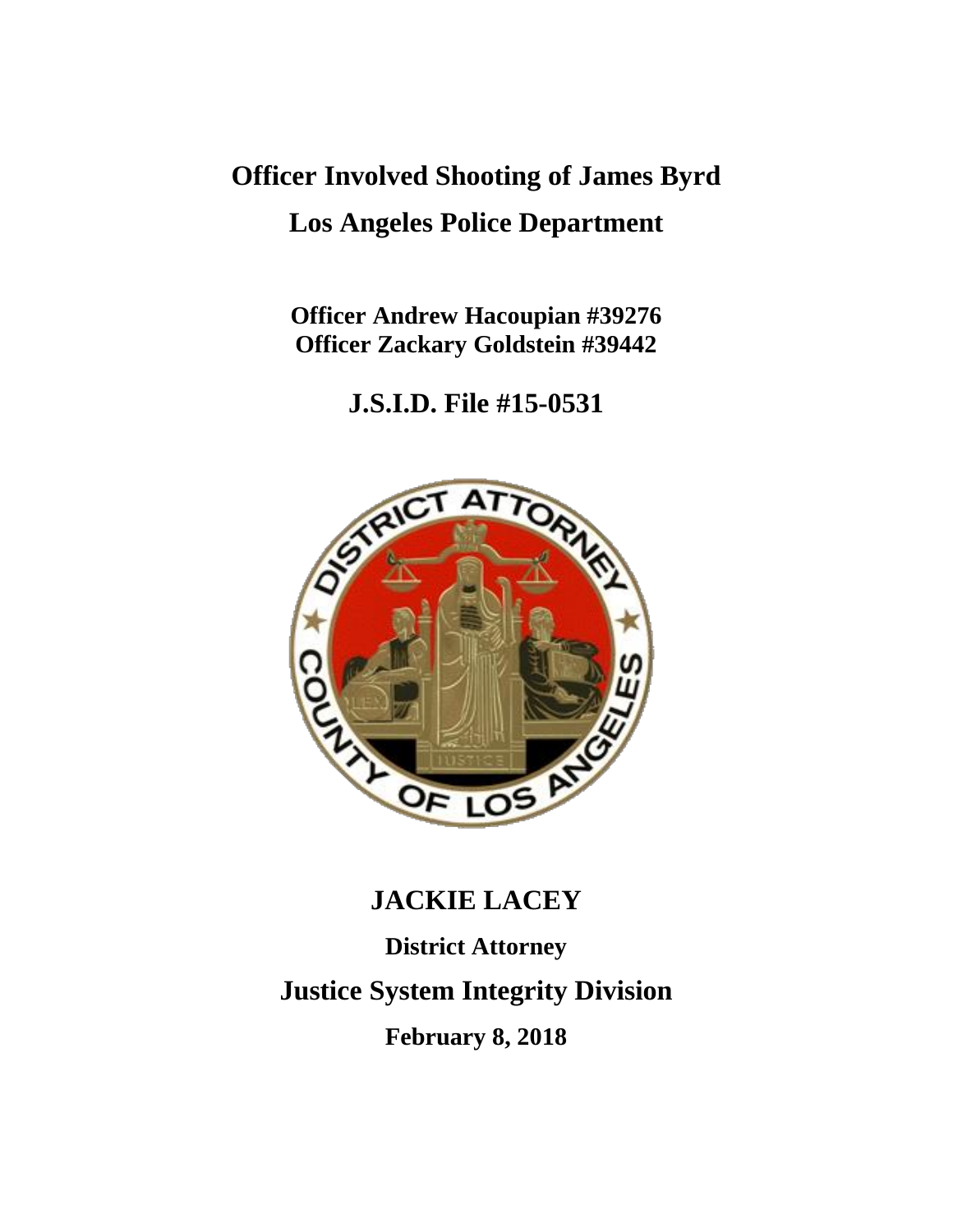### **MEMORANDUM**

| TO:             | <b>COMMANDER ROBERT A. LOPEZ</b><br>Los Angeles Police Department<br>Force Investigation Division<br>100 West First Street, Suite 431<br>Los Angeles, California 90012 |
|-----------------|------------------------------------------------------------------------------------------------------------------------------------------------------------------------|
| FROM:           | <b>JUSTICE SYSTEM INTEGRITY DIVISION</b><br>Los Angeles County District Attorney's Office                                                                              |
| <b>SUBJECT:</b> | <b>Officer Involved Shooting of James Byrd</b><br>J.S.I.D. File #15-0531<br>$F.I.D.$ File #F084-15                                                                     |
| DATE:           | February 8, 2018                                                                                                                                                       |

The Justice System Integrity Division of the Los Angeles County District Attorney's Office has completed its review of the October 3, 2015, fatal shooting of James Byrd by Los Angeles Police Department (LAPD) Officers Andrew Hacoupian and Zackary Goldstein. It is our conclusion that there is insufficient evidence to prove beyond a reasonable doubt that Officers Hacoupian and Goldstein did not act in lawful self-defense or defense of another when they discharged their firearms at Byrd.

The District Attorney's Command Center was notified of this shooting on October 4, 2015, at 1:35 a.m. The District Attorney Response Team responded to the location. They were given a briefing and walk-through of the scene by LAPD Lieutenant Damian Gutierrez.

The following analysis is based on reports, recorded interviews, videos and photographs submitted to this office by the LAPD's Force Investigation Division. The departmentally compelled statements of Officers Goldstein and Hacoupian were considered in this analysis.

#### **FACTUAL ANALYSIS**

On October 3, 2015, Andrew Hacoupian and Zackary Goldstein were working as LAPD patrol officers assigned to the Van Nuys area of the City of Los Angeles. They started their shift at 7:00 p.m. During the briefing before their shift, the officers were warned about the existence of a video found online which depicts an LAPD officer exiting his car and then pans down to reveal that the person filming is in possession of a handgun. After the briefing, the officers began their shift. Goldstein was driving a Ford Crown Victoria which was fully marked with LAPD logos and an overhead red and blue light bar. Hacoupian was riding in the passenger seat of the car.

At 11:35 p.m., Goldstein stopped the patrol car in the left turn lane of Sepulveda Boulevard at Victory Boulevard for a red signal. As the officers sat in their car waiting for the signal to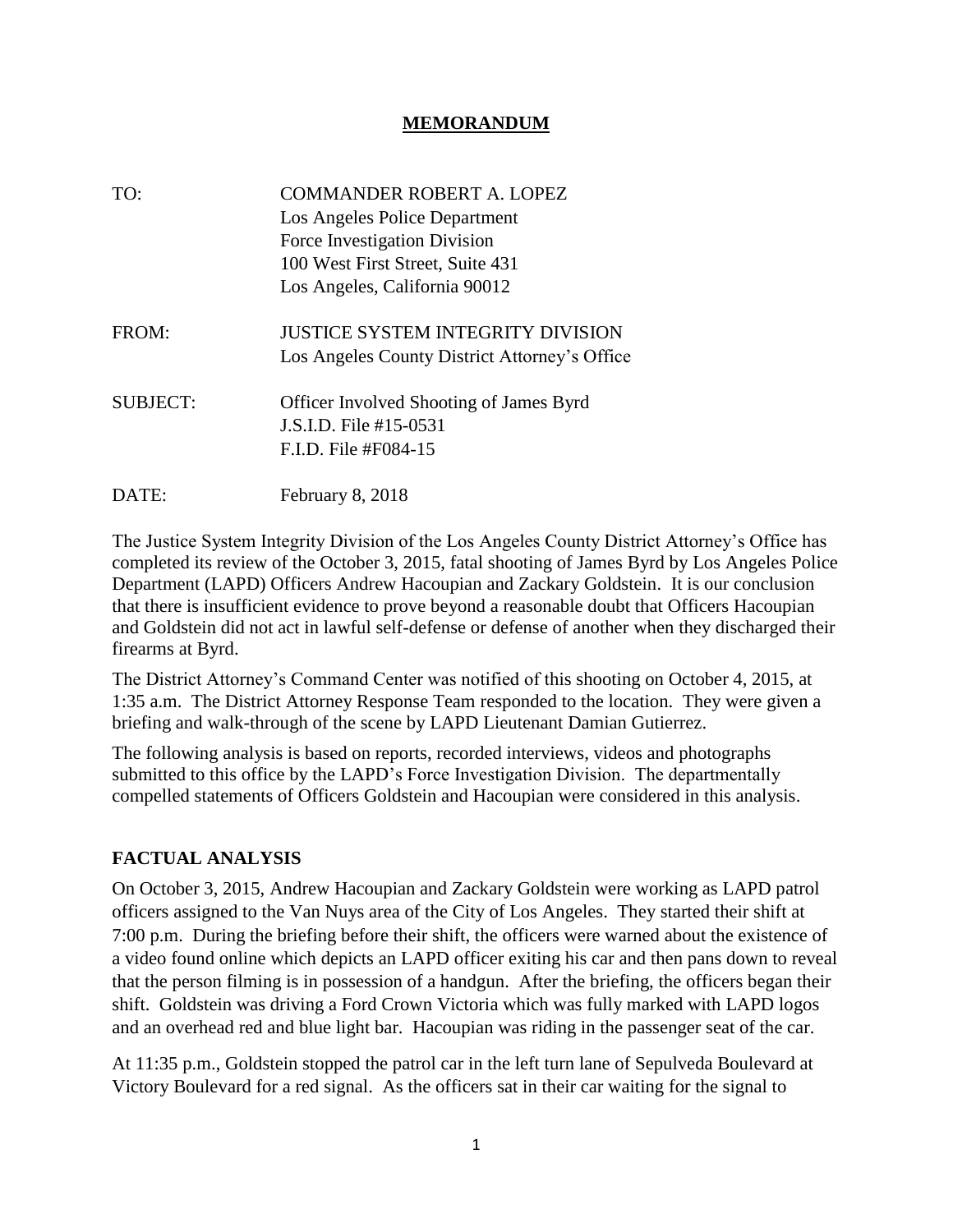change, James Byrd approached them from behind. Byrd walked across three lanes of Sepulveda Boulevard directly toward the police car. When he got to the trunk of the car, Byrd used a glass, 40 ounce, beer bottle to shatter the car's rear windshield. In response, both Goldstein and Hacoupian drew their service weapons and engaged Byrd. Goldstein fired five times from the front seat of the patrol car, and Hacoupian fired 13 times at Byrd while standing in the street on the rear passenger side of the patrol car.



*Figure 1: The rear windshield of the patrol car shattered when impacted by the beer bottle.*

 $\overline{\phantom{a}}$ 

Byrd was struck by the gunfire and collapsed near the east curb line of Sepulveda Boulevard to the north of the patrol car. Immediately after the shooting, Hacoupian made the following radio broadcast, "I need help. Victory and Sepulveda. Shots fired, one suspect down." In response, numerous LAPD units converged on the scene. Officers Eduardo Borges and Cody Blackstone were on Sepulveda Boulevard near Vanowen Street, less than one-half of a mile from the shooting, when the call for help was broadcast. They were at the scene within seconds of the broadcast. Borges positioned his patrol car approximately 25 feet behind Goldstein's patrol car. When Borges exited his car, he saw Goldstein standing by the driver's side of his car with his service weapon drawn. Goldstein immediately said, "Hey, the suspect's there. He's, you know, he's at, he's right next to you. He has a gun."<sup>1</sup> Borges looked over and saw Byrd collapsed in the street. Shortly thereafter, Borges and three other officers approached Byrd, saw that he was non-responsive, and facilitated an assessment by paramedics.<sup>2</sup>

When Los Angeles City Fire Department paramedics responded to the scene, they pronounced Byrd dead.

 $<sup>1</sup>$  Although Blackstone exited the car at the same time as Borges, he did not hear either Goldstein or Hacoupian</sup> make any statements.

 $2$  Goldstein and Hacoupian did not approach Byrd after the shooting. They were separated and remained with supervisors until they provided separate statements to investigators.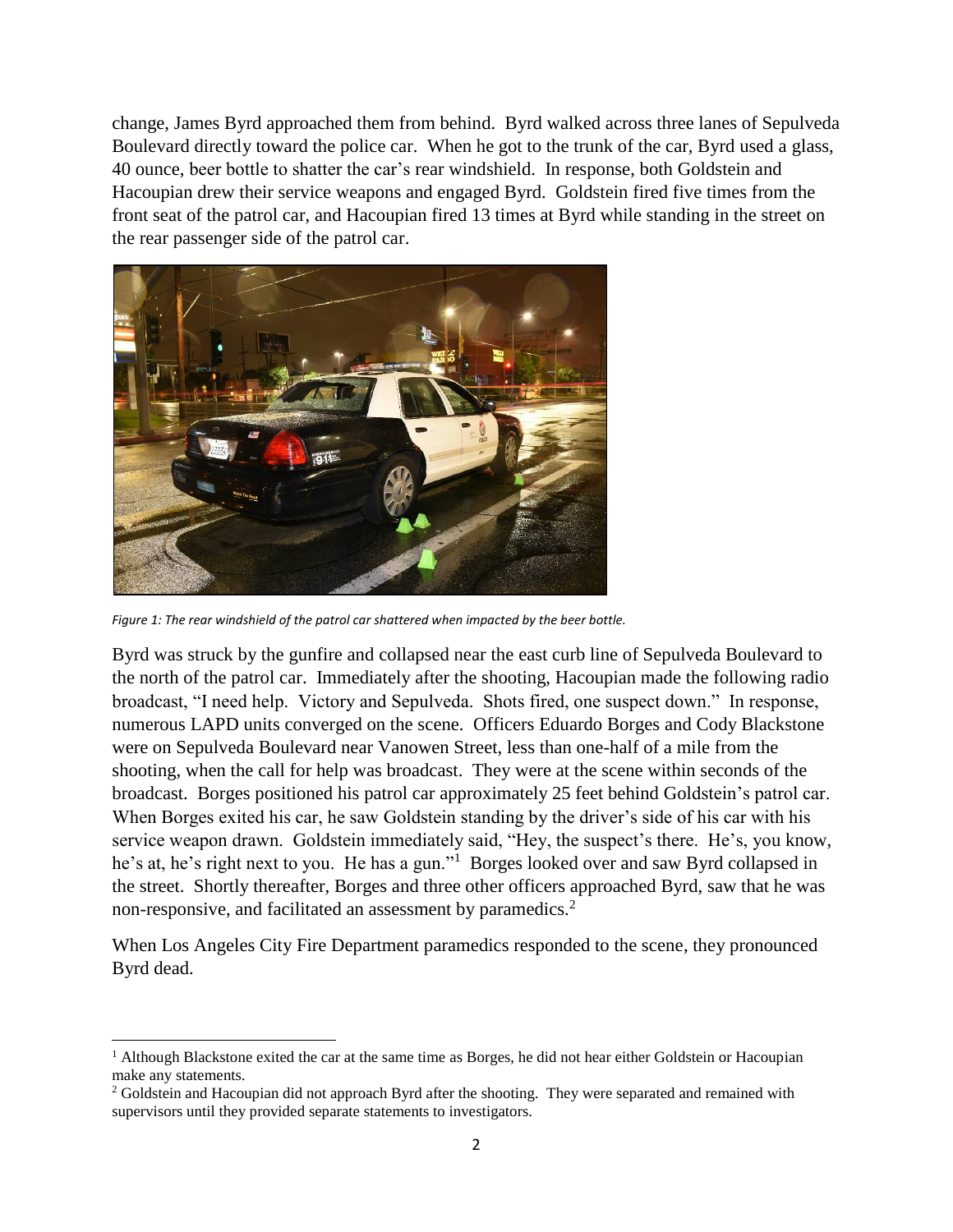Investigators located spent shell casings on the ground near the patrol car. The car's rear windshield was shattered and the shattered remains of a 40-ounce, brown glass, Budweiser bottle were located on and around the rear seat.



*Figure 2: The shattered remains of a beer bottle were recovered from the rear seat and floorboard.*

Sergeant Felipe Vasquez responded to the scene and obtained a public safety statement (PSS) from Hacoupian.<sup>3</sup> Hacoupian told Vasquez he had shot his weapon thirteen times in the "direction of the suspect" from the rear of his car and that his partner also shot. Hacoupian told Vasquez that he thought the suspect fired one shot which shattered the back window of the police vehicle. He said that Byrd was the only person who was injured and that there were no outstanding suspects.

Sergeant David Houze obtained a PSS from Goldstein. Goldstein told Houze that he fired four to five rounds in a northeast direction while standing at his driver's side door and that Hacoupian had also fired his weapon. When asked, "Is it possible the suspect fired rounds at you?" Goldstein simply replied, "Yes."

# Witness Statements

Sean S was sitting in his vehicle in a parking lot roughly 300 feet from the vehicle driven by Goldstein at the time of the shooting. S did not see any of the interactions between Byrd and the officers. He was talking with his passenger when he "heard the first gunshot and shortly after, a matter of seconds, I heard several other gunshots." S<br>described the difference in sounds as if they were different caliber guns.  $S$  explained that he was familiar with firearms

 $\overline{a}$ <sup>3</sup> A PSS is taken from every officer involved in a shooting to obtain basic information about what occurred. The questions asked of the officer include whether they were involved in a shooting, how many times and in what direction they fired, whether the suspect shot and in what direction, whether anyone is injured and the location of suspects, witnesses, and evidence. The PSS is a limited inquiry and no follow up inquiries are made at the time unless necessary to handle an exigent situation.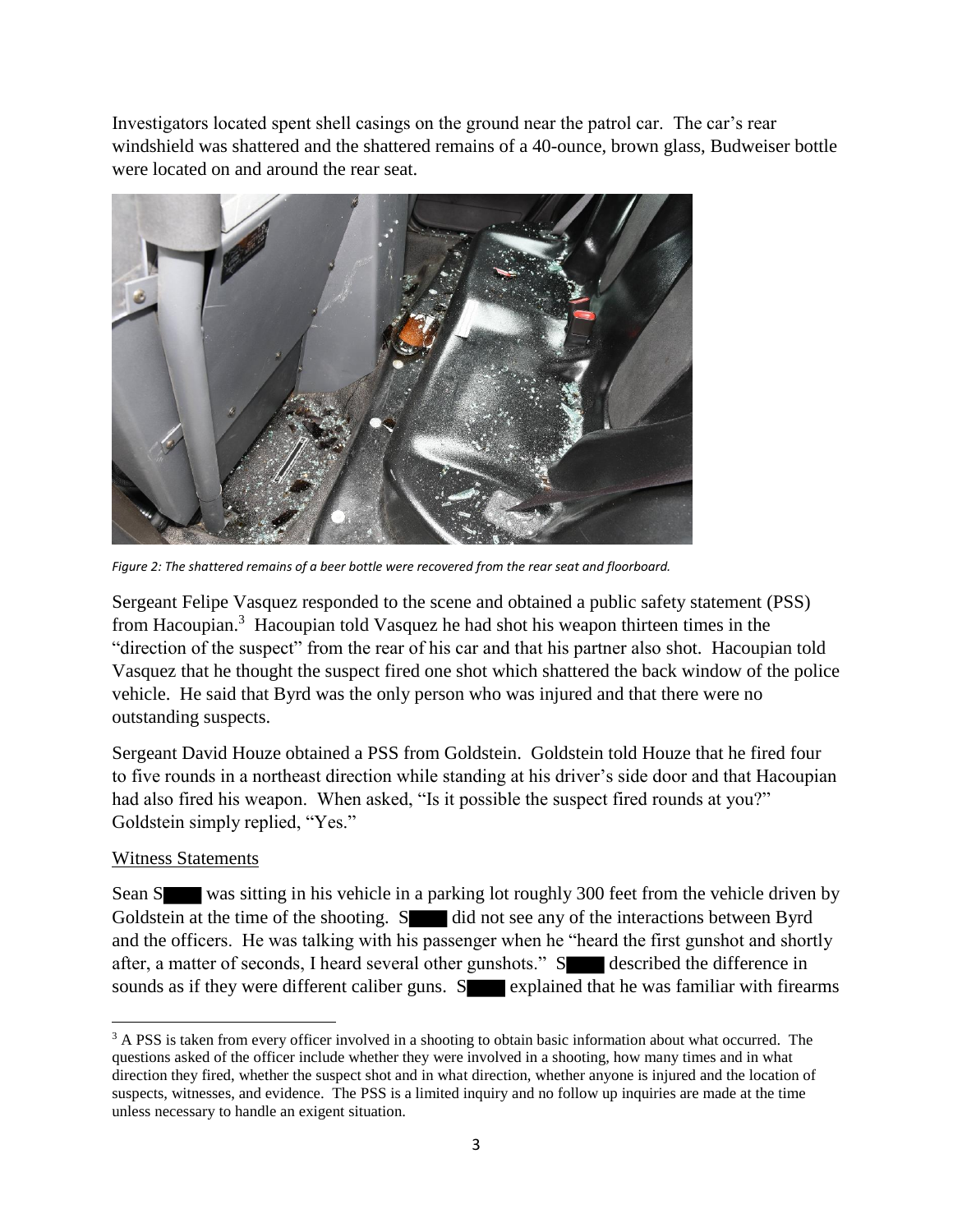and had been at a gun range earlier that day.  $S$  estimated that there was 1.5 to 2.5 seconds between the first shot and the subsequent shots and that the subsequent shots all occurred in one quick volley which lasted between three and four seconds. He believed there were eight or nine shots fired in the second volley.  $S$  exited his car and took some video of the aftermath of the shooting with his cellular phone. He never saw Byrd move.

Meta M was standing on the southeast corner of the intersection of Sepulveda Boulevard and Victory Boulevard waiting to cross Sepulveda Boulevard. She noticed an LAPD patrol vehicle stopped on Sepulveda Boulevard waiting at the traffic light. As she was on the corner, she noticed Byrd, who "appeared out of nowhere," walking toward her on the sidewalk to the east of Sepulveda Boulevard. She immediately saw that Byrd was upset and "cursing." As she watched, Byrd stepped off the sidewalk and walked straight toward the police car at an angle from behind. Byrd, who was still cursing unintelligibly, walked to the trunk of the police car on the driver's side and gestured toward the rear windshield of the car. M said, "and then I hear this loud noise...this really loud noise. And so in my mind I'm thinking he busted the window, the back window," although, "it didn't sound like glass breaking; it was a different sound, but I can't describe it. It was loud." However, because of her position, she could not see the rear windshield of the car.



*Figure 3: Diagram of scene. Byrd fell to the northeast of the patrol car. Witness Meta M 's approximate position at the time she made her observations is denoted by the red "MM."*

Immediately after she heard the window break, "the driver door of the police car opens. And then right after it opens I see a gun peeking out the door and – it looks silver to me – and then I hear sounds that sounded like pap, pap."<sup>4</sup> M explained that the driver did not get out of the car; instead, he pointed the gun and fired while still sitting in the front seat of the car. The

 $\overline{\phantom{a}}$ <sup>4</sup> Goldstein carried a silver Smith and Wesson handgun as his duty weapon.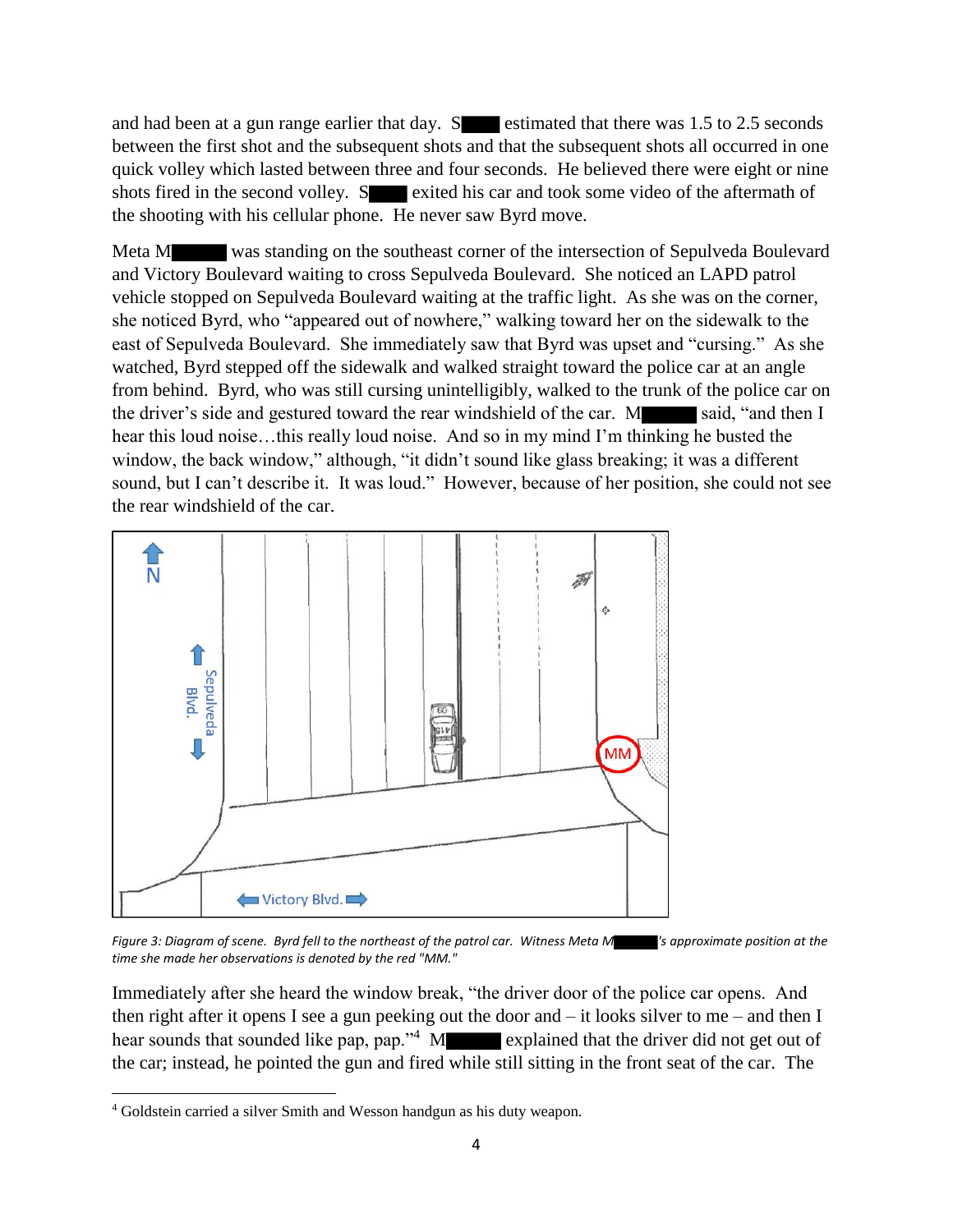shots were fired in quick succession without any pauses between them. At some point, Byrd started walking away from the patrol car in a northeast direction. The entire incident occurred "really fast."

M panicked upon hearing the gunfire and started to cross Victory Boulevard away from the officers; she explained that she panicked in part because it appeared Byrd started to walk toward her as the shooting started. In response, she turned and crossed about one third of Victory Boulevard before turning back and returning to the corner where she was before the incident. When she turned back, she saw Byrd on the ground in the northbound lanes of Sepulveda Boulevard.<sup>5</sup>

M explained that she never saw anything in Byrd's hands at any point.

Jessica G was sitting in her car in the parking lot on the northwest corner of Sepulveda Boulevard and Victory Boulevard waiting for her husband to finish work. Her car was parked facing east in the row closest to Sepulveda Boulevard and she was sitting in the driver's seat. As she was sitting in her car, she heard gunshots: "Out of nowhere I hear one gunshot, and then I hear a second one like a second after, and then I hear eight more in a row fast." She said the first two gunshots sounded different; as if they had come from different guns.<sup>6</sup> G looked through her car window in the direction of the shots and saw a man running in the street with his back to her: "I saw him ducking, like putting his... hand on his head, like ducking from shots." The man disappeared from her view after taking about three steps.

Goldstein's Statement

 $\overline{\phantom{a}}$ 

Goldstein provided a statement to investigators after the shooting. The statement was compelled.<sup>7</sup>

<sup>&</sup>lt;sup>5</sup> After her interview, M called investigators and asked to amend her statement. She explained that after the shooting, Byrd walked back to the east sidewalk and looked in her direction. M turned away to cross Victory Boulevard, took a few steps, and then looked back to see Byrd lying in the street.

<sup>&</sup>lt;sup>6</sup> It is unclear from her statement whether G is trying to explain that the first two gunshots sounded different than the subsequent eight, or from one another.

 $7$  Goldstein and Hacoupian were individually interviewed on the morning of October 4, 2015. The LAPD orders officers who are involved in an officer involved shooting incident to submit to questioning concerning the performance of their official duties, and both Goldstein and Hacoupian were ordered to do so in the present case. Police officers, like all individuals, possess the right under the Fifth Amendment of the United States Constitution to be free from being compelled to give testimony against themselves. Uniformed Sanitation v. City of New York (1968) 392 U.S. 280*,* 284-285. Because the LAPD ordered each officer to answer questions which might expose him to criminal liability, his participation in the interview was compelled. The effect of this legal compulsion is that neither the officer's statements nor any material derived from them may be used against him in a criminal proceeding. Garrity v. New Jersey (1967) 385 U.S. 493, 496-497; Spielbauer v. County of Santa Clara (2009) 45 Cal.4th 704, 715. Further, because these compelled statements are part of the officer's police personnel file, the statements are confidential and may not be disclosed absent an evidentiary showing and court order. Penal Code section 832.7.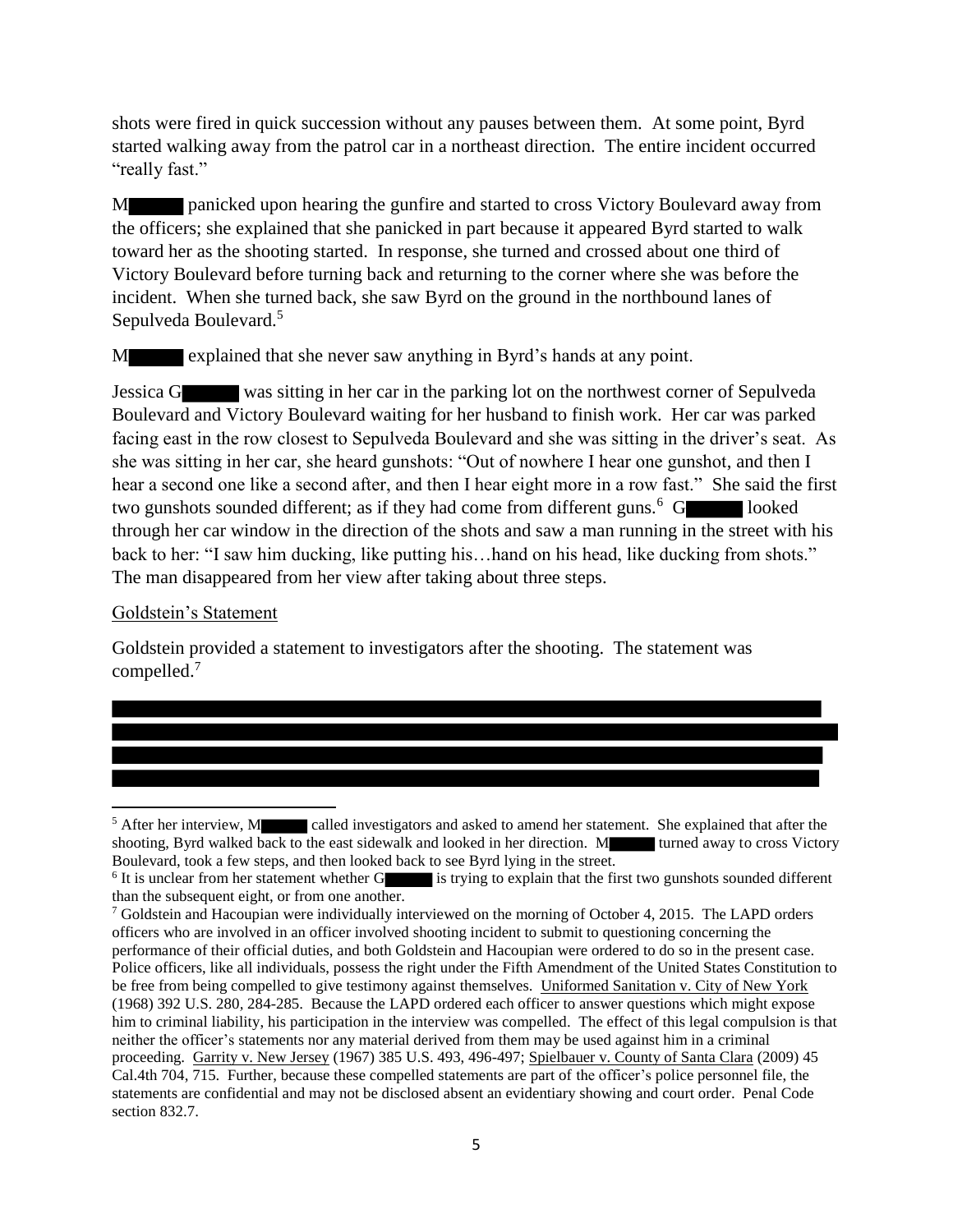| 8 |
|---|
|   |
|   |
|   |
|   |
|   |
|   |
|   |
|   |
|   |
|   |
|   |
|   |
|   |
|   |
|   |
|   |
|   |
| 9 |
|   |

Hacoupian's Statement

Hacoupian provided a statement to investigators after the shooting. The statement was compelled.



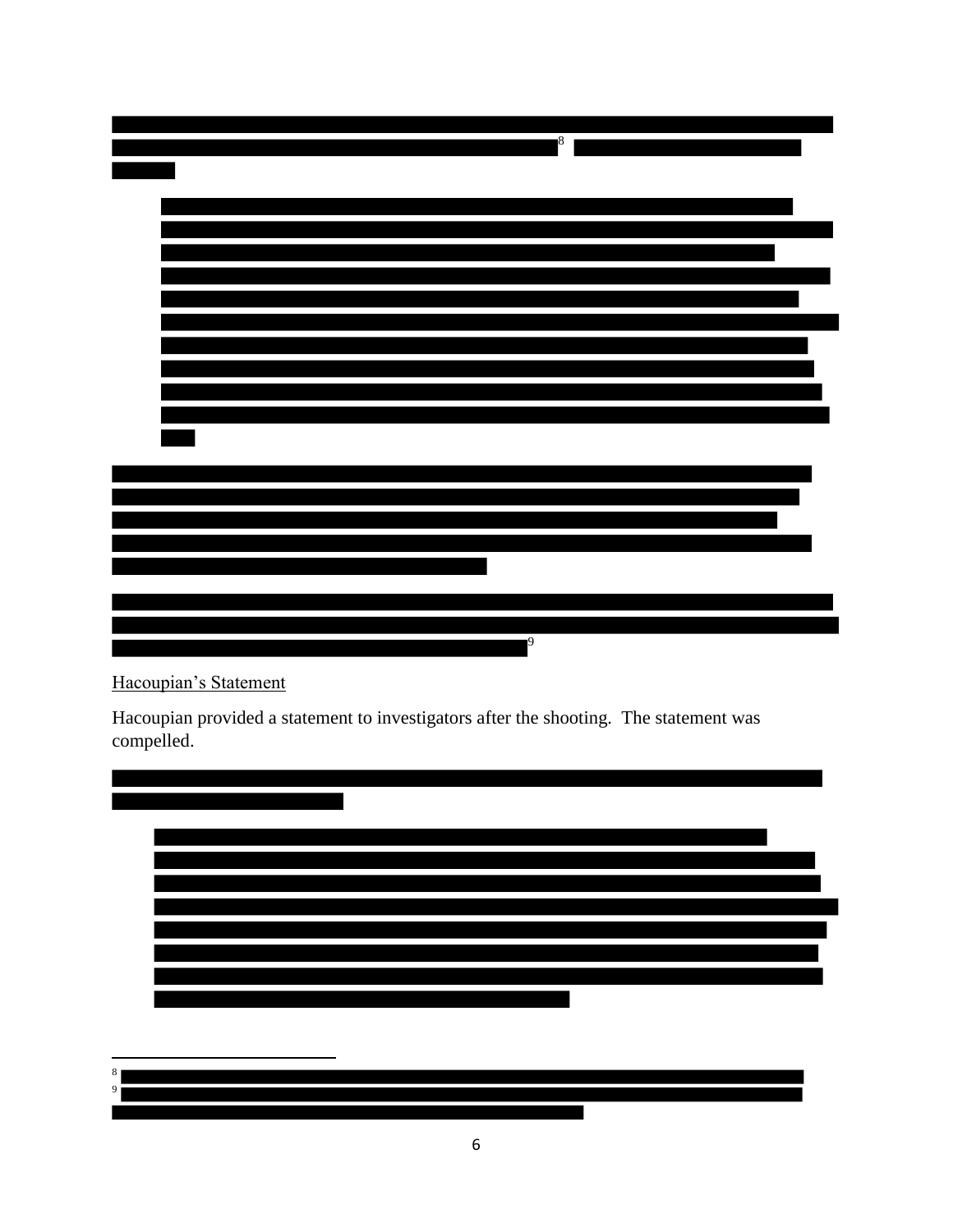### Autopsy

Deputy Medical Examiner Dr. Ajay Panchal performed an autopsy on Byrd. Dr. Panchal noted six gunshot wounds on Byrd's body, three of which would have been fatal. Two of the wounds entered Byrd's back and exited through his chest, one entered the back of his shoulder, and one entered the back of his arm. Two other bullets impacted Byrd's left side and traveled left to right and back to front. Byrd died rapidly as a result of his injuries.

### Byrd's Background

As part of their investigation, detectives interviewed S sepulved S, the director of Sepulveda Residential Care Facility (Facility). The Facility is licensed to provide full-time residential care for mentally ill adults. S identified Byrd as a Facility resident since August 2014, . S described Byrd as someone who was very paranoid, but who did not act out violently or voice suicidal ideation. .

On the morning of October 2, 2016, Byrd told  $S$  that he was leaving the Facility and was going to go live on the streets. S repeatedly tried to convince Byrd to stay or to go to the hospital for help, but Byrd, who was very agitated, refused. S<br>filed a missing person's report after Byrd left. The last  $S$  saw or heard from Byrd was approximately 9:30 a.m. on October 2, 2016.

# **LEGAL ANALYSIS**

California law permits any person to use deadly force in self-defense or in the defense of others, and, if someone dies as a result, this is a "lawful excuse" which precludes a conviction for murder. Penal Code sections 197, 198; CALCRIM No. 505. However, this defense is available only if the killer actually and reasonably believed that he or others were in imminent danger of great bodily injury or death. Penal Code § 197; CALCRIM No. 505; *See also* People v. Randle (2005) 35 Cal.4th 987, 994 (overruled on another ground in People v. Chun (2009) 45 Cal.4th 1172, 1201); People v. Humphrey (1996) 13 Cal.4th 1073, 1082. In protecting himself or another, a person may use all the force which he believes reasonably necessary and which would appear to a reasonable person, in the same or similar circumstances, to be necessary to prevent the injury which appears to be imminent. CALCRIM No. 3470; *See* Plumhoff v. Rickard (2014)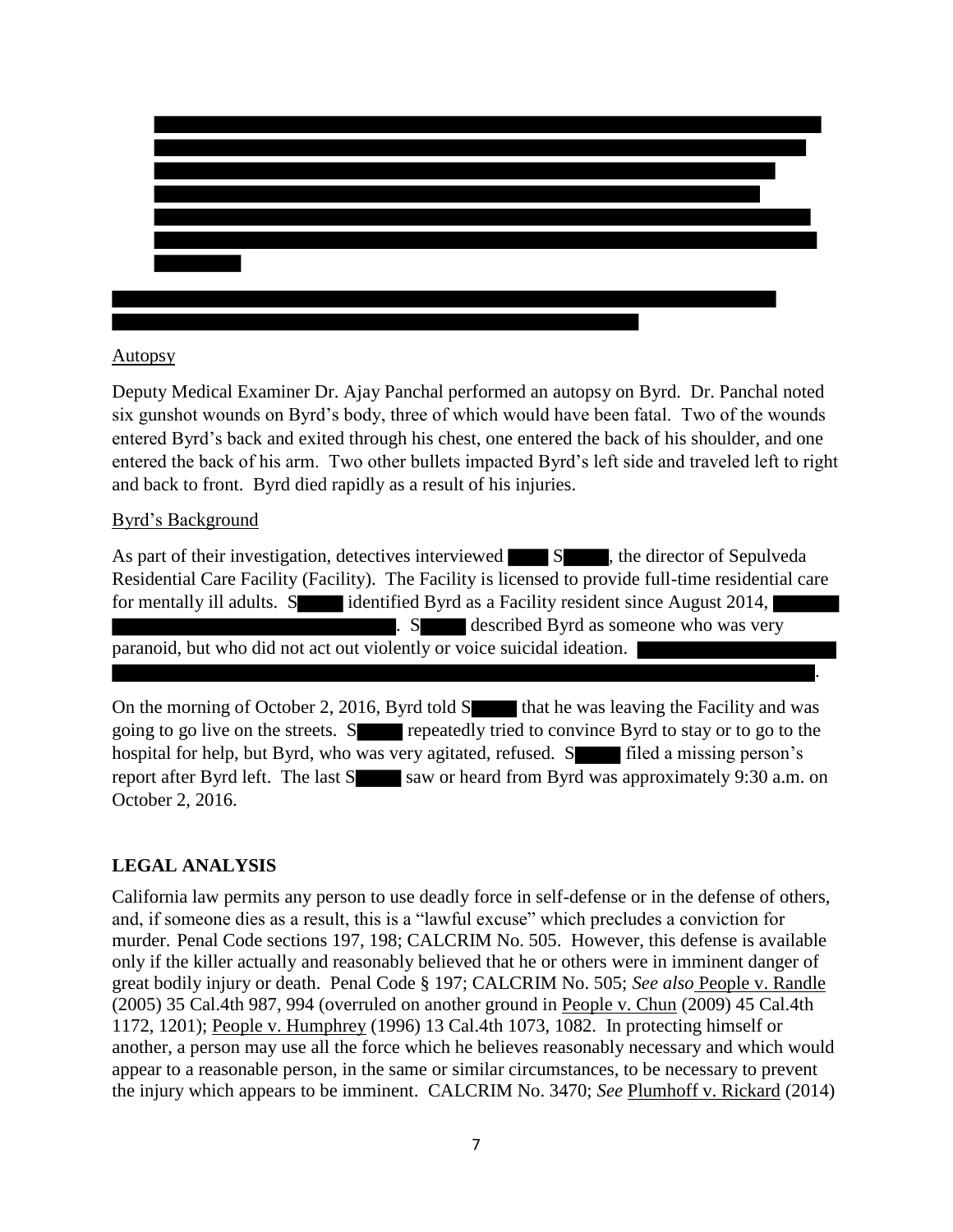134 S.Ct. 2012, 2022 (if a shooting is justified, officers need not stop shooting until the threat has ended). Actual danger is not necessary to justify the use of deadly force in self-defense; if the person's beliefs were reasonable, the danger does not need to have actually existed. CALCRIM No. 3470.

If a person actually believes that deadly force is necessary for self-defense or in defense of another, but that belief is unreasonable, the killing is partially justified and the killer may not be convicted of murder; however, he may be convicted of voluntary manslaughter. Penal Code section 192(a); CALCRIM No. 571; *See also* People v. Blakeley (2000) 23 Cal.4th 82, 999; In re Christian S. (1994) 7 Cal.4th 768; People v. Flannel (1979) [25 Cal.3d 668;](https://advance.lexis.com/document/?pdmfid=1000516&crid=d3600717-fdcf-48b7-9a54-5fb4c3353e94&pddocfullpath=%2Fshared%2Fdocument%2Fcases%2Furn%3AcontentItem%3A40D6-DFX0-0039-40HM-00000-00&pddocid=urn%3AcontentItem%3A40D6-DFX0-0039-40HM-00000-00&pdcontentcomponentid=4861&pdshepid=urn%3AcontentItem%3A7XWN-0BW1-2NSF-C26S-00000-00&pdshepcat=initial&pdteaserkey=sr0&ecomp=7nLhk&earg=sr0&prid=cba5ac8f-eea4-4160-8ba0-4c55500857d4) People v. Barton (1995) 12 Cal.4th 186, 199.

Although the above rules apply to all people equally, there are also special rules regarding homicide by public officers. A killing by a law enforcement officer is lawful if it was: (1) committed while performing a legal duty; (2) the killing was necessary to accomplish that duty; and (3) the officer had probable cause to believe that (a) the decedent posed a threat of serious physical harm to the officer or others, or (b) that the decedent had committed a forcible and atrocious crime. CALCRIM No. 507, Penal Code section 196. A forcible and atrocious crime is one which threatens death or serious bodily harm. Kortum v. Alkire (1977) 69 Cal.App.3d 325, 333. An officer has "probable cause" in this context when he knows facts which would "persuade someone of reasonable caution that the other person is going to cause serious physical harm to another." CALCRIM No. 507. When acting under Penal Code section 196, the officer may use only so much force as a reasonable person would find necessary under the circumstances. People v. Mehserle (2012) 206 Cal.App.4th 1125, 1147. And he may only resort to deadly force when the resistance of the person being taken into custody "appears to the officer likely to inflict great bodily injury on himself or those acting with him." Id. at 1146; *quoting* People v. Bond (1910) 13 Cal.App. 175, 189-190.

When assessing the reasonableness of the use of deadly force, California criminal law treats law enforcement officers the same as any other person. People v. Mehserle, *supra*, 206 Cal.App.4th at 1146. A jury must "consider all the circumstances as they were known to and appeared to the defendant and consider what a reasonable person in a similar situation with a similar knowledge would have believed." CALCRIM No. 505. "Although the belief in the need to defend must be objectively reasonable, a jury must consider what would appear to be necessary to a reasonable person in a similar situation and with similar knowledge." People v. Humphrey, *supra*, 13 Cal.4th at 1082-83. This rule allows a defendant to present evidence of his experiences to both: 1) explain how they impacted his actual, subjective, perception of danger, and 2) to help the jury understand the objective reasonableness of that belief from the defendant's perspective. *See* People v. Sotelo-Urena (2016) 4 Cal.App.5th 732 (allowing defense evidence of a homeless person's exposure to, and fear of, violence on the streets in a murder prosecution); People v. Humphrey, *supra*, 13 Cal.4th 1073 (allowing defense evidence of domestic violence and its effects in a murder prosecution); Graham v. Connor (1989) 490 U.S. 386, 396-97 ("The calculus of reasonableness must embody allowance for the fact that police are often forced to make splitsecond judgments—in circumstances that are tense, uncertain, and rapidly evolving—about the amount of force that is necessary in a particular situation."). This enables a jury who is assessing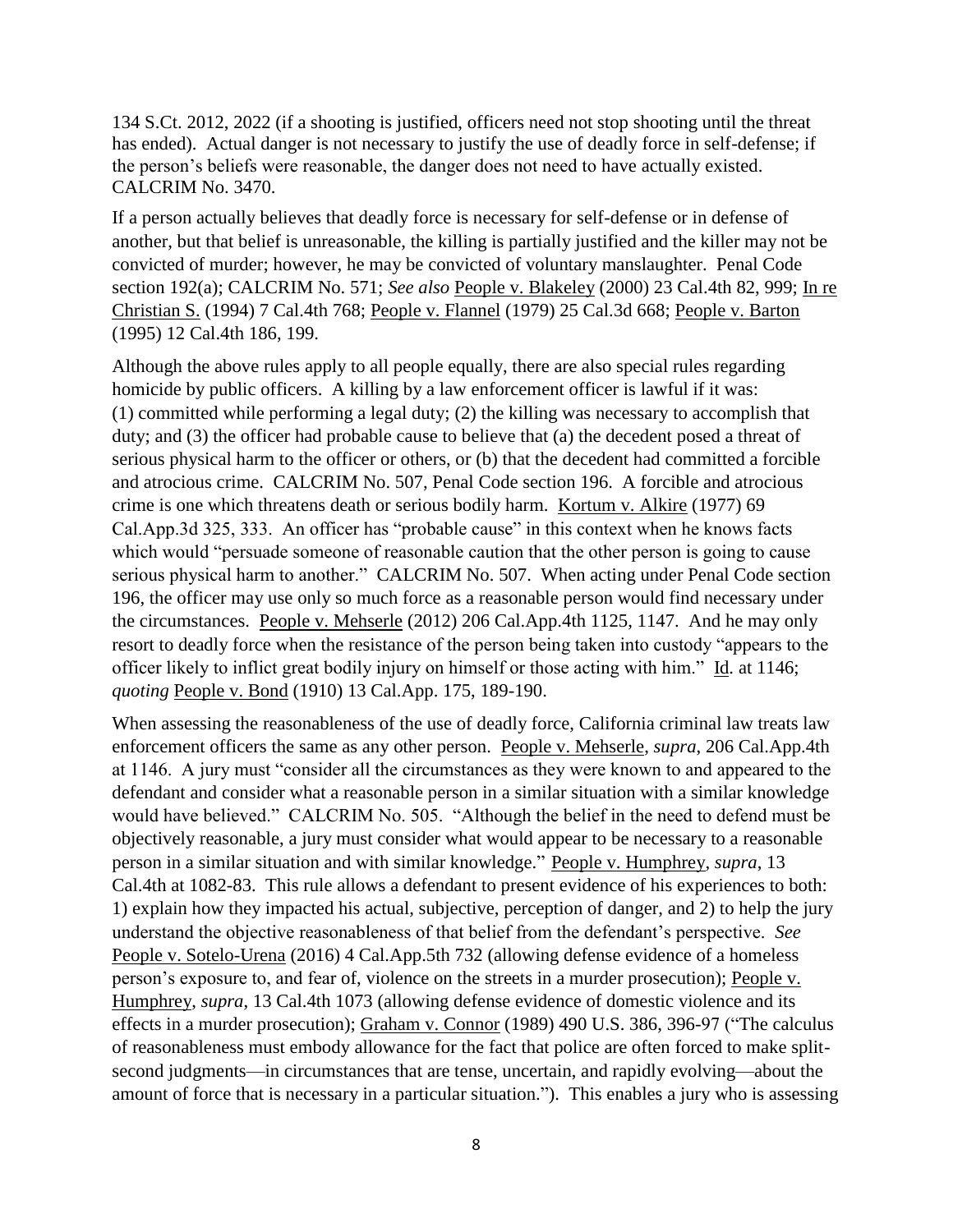the conduct of a law enforcement officer "to evaluate the conduct of a reasonable person functioning as a police officer in a stressful situation – but this is not the same as following a special 'reasonable police officer' standard." People v. Mehserle, *supra*, 206 Cal.App.4th at 1146.

It is the prosecution which has the burden of proving beyond a reasonable doubt that a killing was not justified. CALCRIM Nos. 505, 507. Thus, to bring a murder charge against a defendant in the face of a claim of self-defense, the prosecution must be able to prove beyond a reasonable doubt that the killer did not actually believe that the decedent posed an imminent threat when the defendant killed him. To bring a charge of voluntary manslaughter, the prosecution must be able to prove beyond a reasonable doubt that the killer's belief in the need for self-defense, though honest, was not objectively reasonable at the time of the killing. Additionally, to bring charges against a public officer, the prosecution must prove that the killing was not justified under Penal Code section 196.

Hacoupian and Goldstein started their shift with a warning about a video circulating online which depicted an apparent threat against police officers. Four and one half hours later, they were sitting in their patrol car waiting for the stoplight to change when Byrd approached their car from behind and impacted the rear windshield of the car with a 40-ounce beer bottle. The impact caused a "loud" noise that "didn't sound like glass breaking" and which was interpreted by G , S , and the officers as a gunshot. It also caused the rear windshield to shatter. Within one and one half to two seconds of the window shattering, both Hacoupian and Goldstein discharged their firearms at Byrd. Witnesses describe that shooting as one quick volley which lasted "three to four seconds."

Goldstein told the first backup officer who responded to the scene that Byrd had a gun. Both officers gave public safety statements after the shooting and said that Byrd had shot at them. The evidence, taken together, shows this to be an actual and honest belief. Because the evidence shows the officers honestly believed that Byrd shot at them from close range while they were sitting in their car at a traffic signal, their use of deadly force against him in response cannot be the basis for a murder charge.

The evidence also shows that it was reasonable for both Goldstein and Hacoupian to believe that Byrd was shooting at them when they opened fire. Witnesses told investigators that they heard a gunshot and the evidence is clear that the officers fired in response to that sound. The sound of a "gunshot," coupled with the shattering rear windshield, created a reasonable belief in the need for self-defense. The fact that Byrd did not actually present a deadly threat when the officers reacted is immaterial; Goldstein and Hacoupian were entitled to respond to an apparent deadly threat with deadly force and they were entitled to engage Byrd until he no longer presented a threat. $10$ 

 $\overline{a}$  $10$  Officers are trained to shoot until the target no longer presents a threat. One study which examined shootings by officers showed that they may initiate a trigger pull in as quickly as 0.02 seconds after the last trigger pull. The same study showed that an officer in a real world deadly force encounter would likely take 0.56 seconds to stop shooting once the perceived threat was eliminated. The authors concluded "three to four rounds could be fired by the officer as part of an automatic sequence after the signal to stop had already occurred." William J. Lewinski et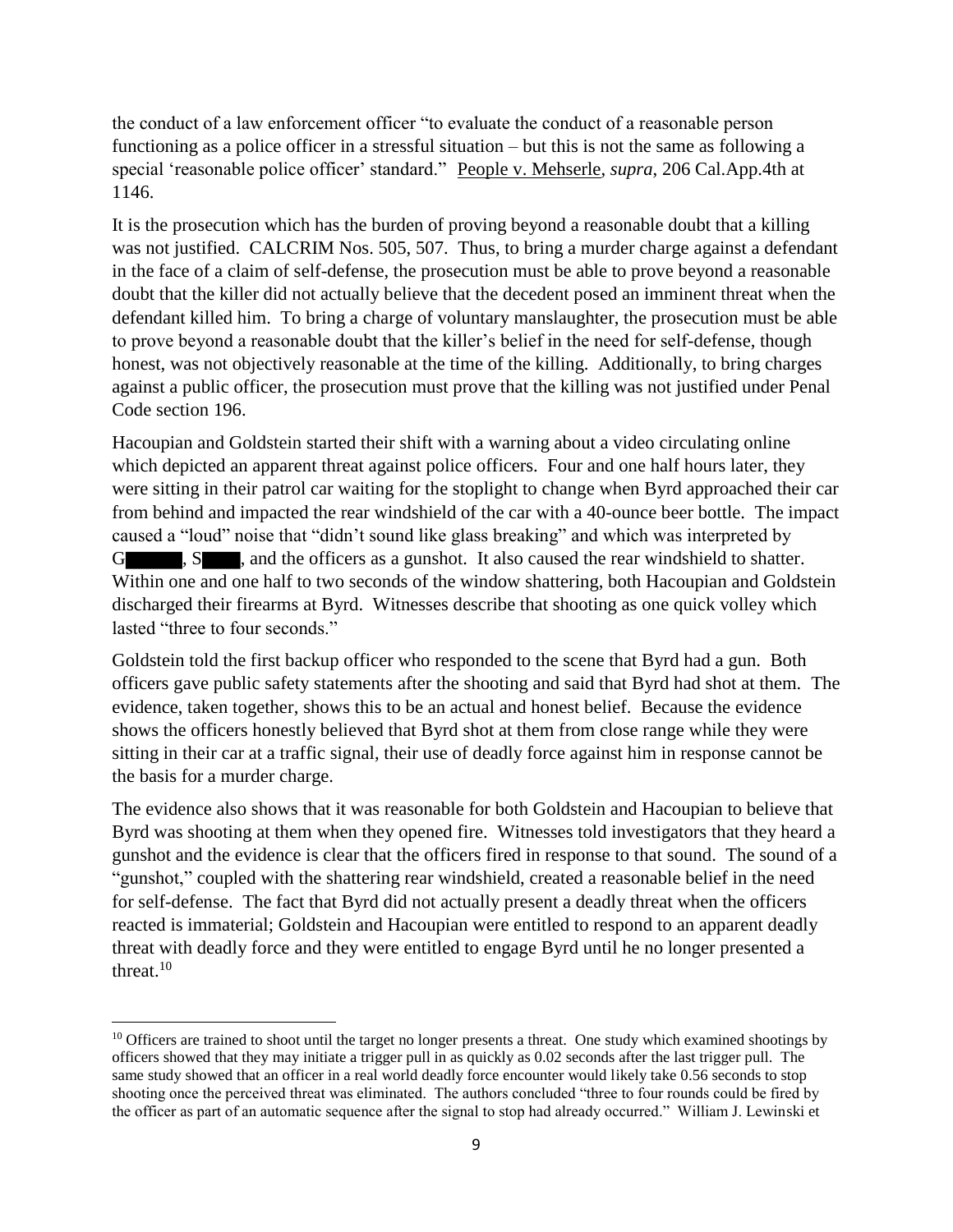As explained above, the initial response of Goldstein and Hacoupain to Byrd's actions was objectively reasonable. However, there is some evidence which suggests that they continued using deadly force when Byrd was running away from their car: G described Byrd running away from the officers while "ducking from shots" and the wounds sustained by Byrd were all sustained from behind.

Even though Byrd had turned away from the officers when he was shot, the officers' actions must still be assessed under Penal Code section 196. When Goldstein and Hacoupian were sitting in their car as the back windshield exploded, they reasonably believed that Byrd had just attempted to kill them. The impact on the car sounded like a gunshot and at that moment there was probable cause to believe that, having apparently tried and failed to kill an officer, Byrd was an imminent danger to officers and others in the community. Therefore, the officers had a legal duty to stop Byrd after his apparent attack and, because the attempted murder of a police officer is a "forcible and atrocious crime," they were entitled to use deadly force to accomplish that duty. Because the officers had probable cause to believe that Byrd presented a deadly threat when he threw the bottle through the window of their car, there is insufficient evidence to prove beyond a reasonable doubt that their subsequent use of force was an unreasonable attempt to stop a dangerous felon who had just attempted to commit murder.



Impact of the Officers' Statements

 $\overline{\phantom{a}}$ al., *Police Officer Reaction Time to Start and Stop Shooting: The Influence of Decision-Making and Pattern Recognition*, 14(2) LAW ENFORCEMENT EXECUTIVE F. 1, 12 (2014).

 $11$  Studies of officer involved shooting incidents have shown that as many as 63% of officers involved experienced a slowing of time during the incident. Artwohl & Christensen, *Deadly Force: What Cops Need to Know to Mentally and Physically Prepare for and Survive a Gunfight*, Boulder, CO: Paladin Press (1997); Klinger & Brunson*. Police Officers' Perpetual Distortions During Lethal Force Situations: Informing the Reasonableness Standard*, 8 CRIMINOLOGY AND PUBLIC POLICY 117-140 (2009).

 $12$  The officers were immediately separated and monitored by separate supervisors even before an arrest team was assembled to approach Byrd.